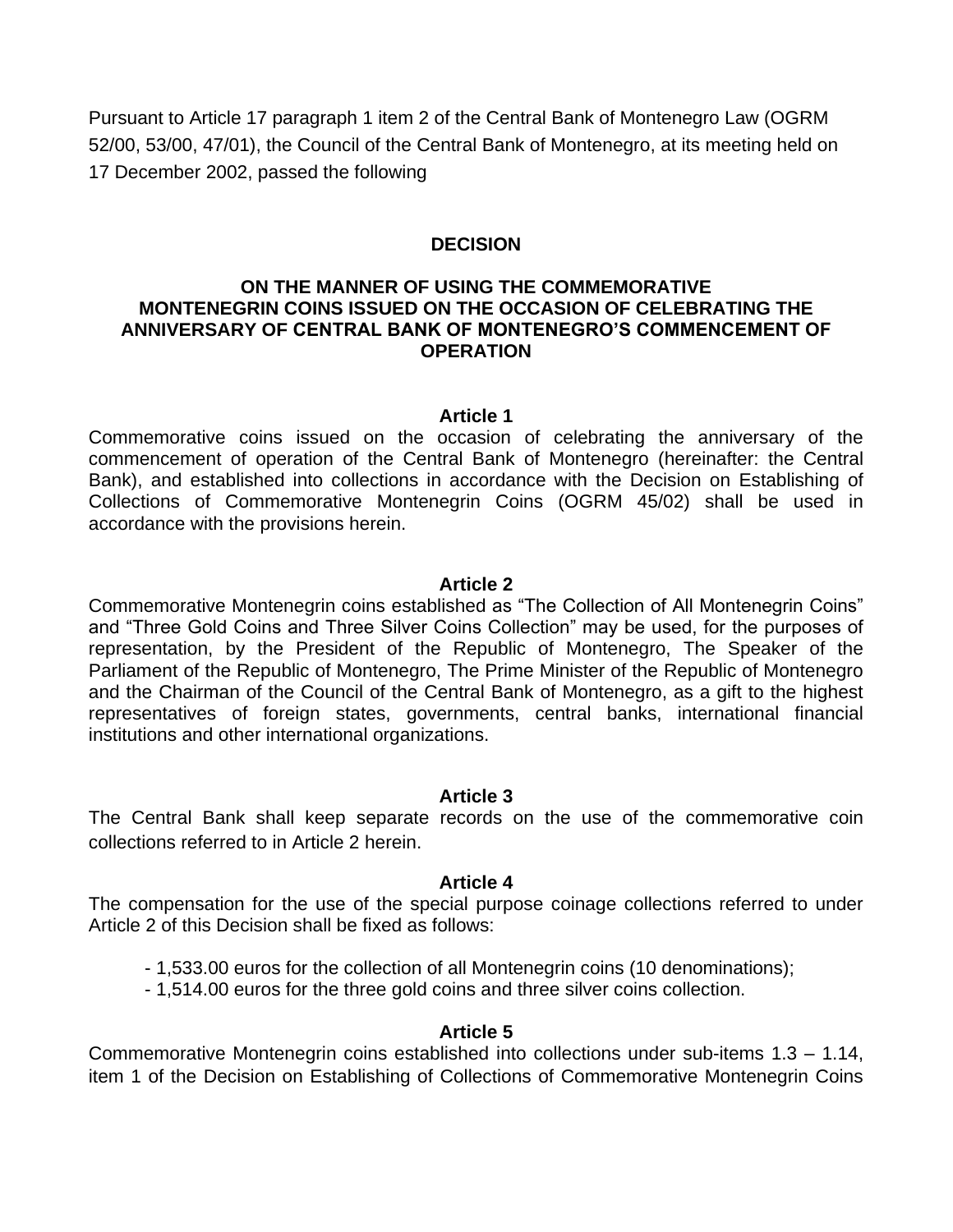can be purchased by national and foreign natural and legal persons at prices fixed under the Pricelist, which is printed along with this Decision and makes an integral part thereof.

## **Article 6**

The sale of commemorative Montenegrin coins shall be executed directly in the Central Bank head office.

## **Article 7**

This decision shall enter into force on the eighth day following that of its publication in the Official Gazette of the Republic of Montenegro.

Decision number: 0101-83-2002 Podgorica 30 December 2002

> **THE COUNCIL OF THE CENTRAL BANK OF MONTENEGRO Chairman, Ljubiša Krgović, m.p.**